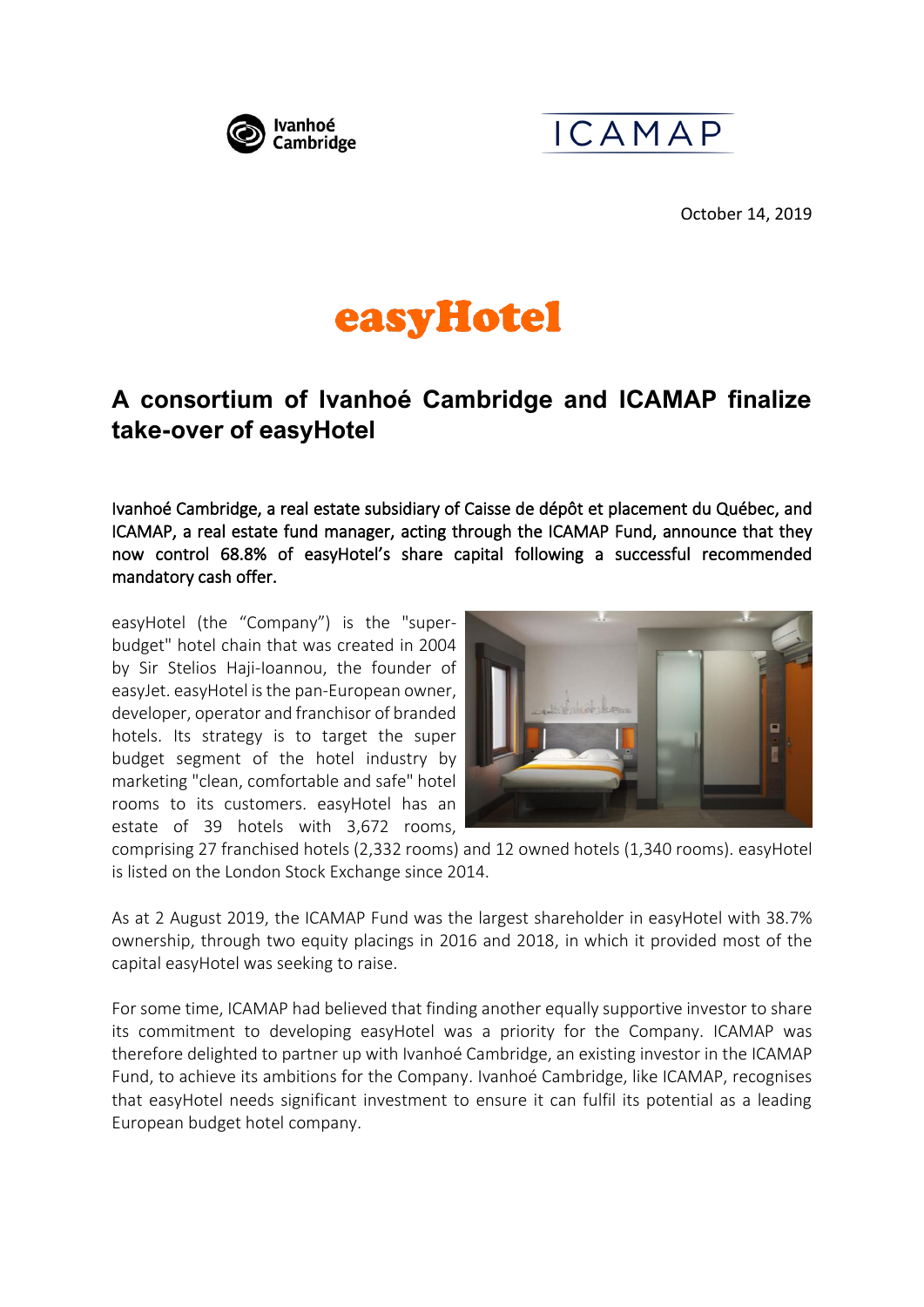On 5 August 2019, Ivanhoé Cambridge and the ICAMAP Fund launched a recommended offer on the share capital of easyHotel which the ICAMAP Fund did not own. On 1 October 2019, Citrus UK Bidco Limited, a newly incorporated company owned by Ivanhoé Cambridge and the ICAMAP Fund, received acceptances for the offer which, together with the shares acquired during the offer, result in Ivanhoé Cambridge and the ICAMAP Fund owning together 68.8% of easyHotel's share capital.

The offer enabled shareholders to exit from an illiquid stock at a 34.8% premium and resulted in greater clarity of ownership and direction for the Company and its management team. With 27.9% of easyHotel's share capital held by easyGroup, the private investment vehicle of Sir Stelios and the creator and owner of the 'easy' family of brands, this leaves a balance of 3.4% minority shareholders.

Each consortium member will appoint one Board member in addition to Harm Meijer, one of the founding partners of ICAMAP, who already sits on the Board since March 2018.

Commenting on the closure of the offer, Karim Habra, Head of Europe for Ivanhoé Cambridge, said: "*This investment perfectly illustrates our innovative value-creation strategies through a complex operation. The easyHotel concept is pioneering and visionary. It is already a strong brand and we believe in its growth potential on a pan-European scale at a time when mass tourism is growing rapidly every year."* 

Guillaume Poitrinal and Harm Meijer, founding partners of ICAMAP, said: *"Following the very strong level of acceptances of the Offer, we look forward to working with easyGroup and the other shareholders to grow and expand the business and help easyHotel realise its full potential."*

## *About Ivanhoé Cambridge:*

*Ivanhoé Cambridge develops and invests in high-quality real estate properties, projects and companies that are shaping the urban fabric in dynamic cities around the world. It does so responsibly, with a view to generate long-term performance. Ivanhoé Cambridge is committed to creating living spaces that foster the well-being of people and communities, while reducing its environmental footprint.*

*Vertically integrated in Canada, Ivanhoé Cambridge invests internationally alongside strategic partners and major real estate funds that are leaders in their markets. Through subsidiaries and partnerships, the Company holds interests in more than 1,000 buildings, primarily in the industrial and logistics, office, residential and retail sectors. Ivanhoé Cambridge held close to C\$65 billion in real estate assets as at December 31, 2018 and is a real estate subsidiary of the Caisse de dépôt et placement du Québec [\(www.cdpq.com\)](http://www.cdpq.com/), one of Canada's leading institutional fund managers.* 

### *About ICAMAP:*

*ICAMAP is an investment fund management company specialized in real estate, founded in 2013 and headed by its founding partners, Guillaume Poitrinal, Harm Meijer and Alexandre Aquien. ICAMAP manages €1.25 billion in equity for 21 leading internationally renowned institutional or family office investors. ICAMAP is the manager of two real estate investment funds with a focus on high-value-added operations: ICAWOOD (€750 million in equity),*